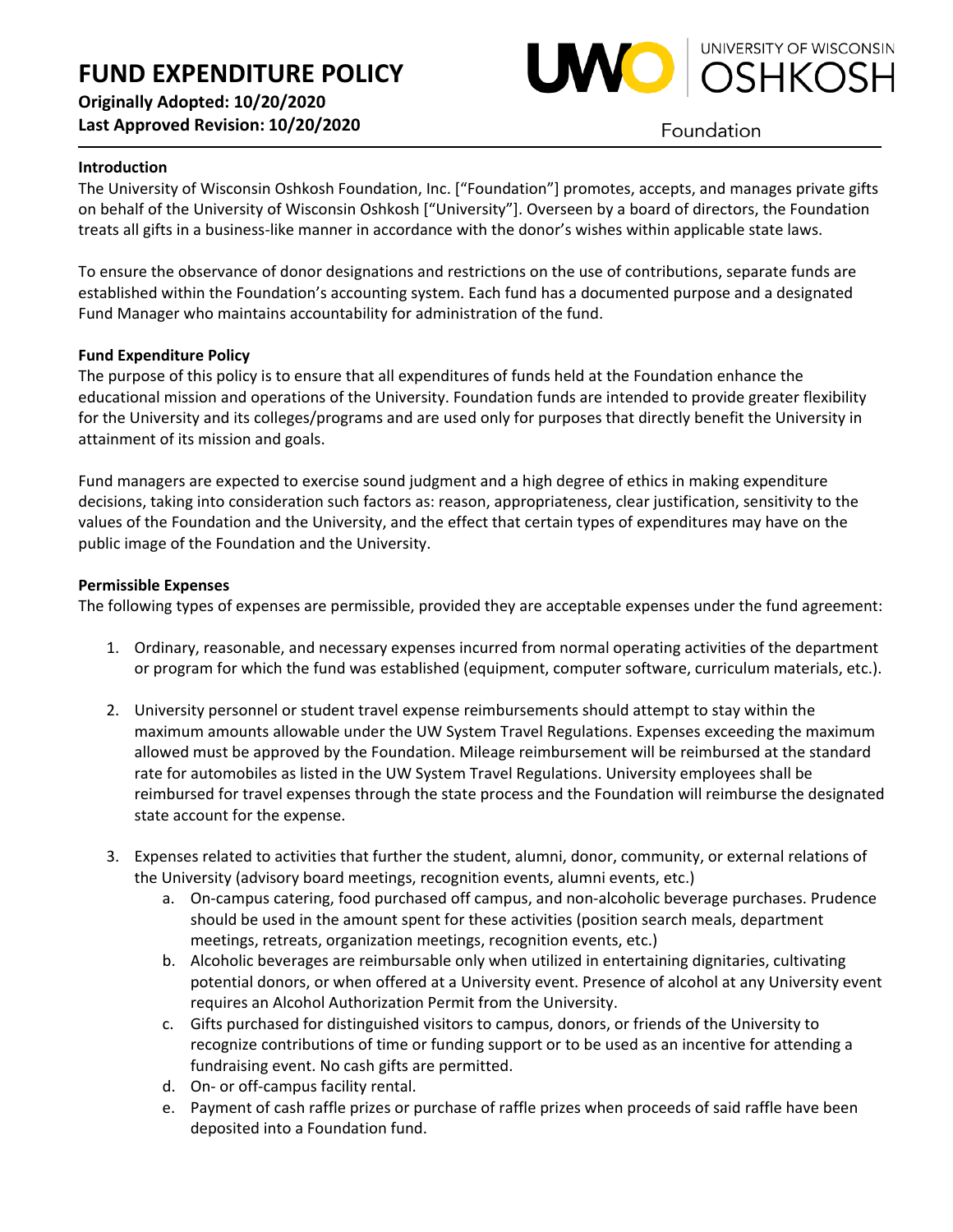- f. Other reasonable and necessary expenses incurred in order to hold the event.
- 4. Non-monetary service awards given to University employees in recognition of retirement, meritorious services, outstanding or distinguished achievement. Recognition items should be given within guidelines established by UW System policy and should not exceed \$100 in value.
- 5. Cash awards that are given to faculty and staff for the purpose of providing University-wide or College-wide recognition awards (Distinguished Teaching, Outstanding Service, etc.). These award payments shall be distributed through University payroll and the Foundation shall reimburse the designated state account.
- 6. Payment of admissions charges to social or business events in which attendance is required or recommended as part of an employee's official duties.
- 7. Payment of sponsorship fees or other admission costs for events held by other charitable organizations, where the Chancellor or his/her designee determines it important for University-wide public relations and community goodwill to have the University represented.
- 8. Memorial expenses for appropriate floral arrangements for funerals/memorials of donors. These expenses are permissible only using a fund that has been created specifically for this purpose. Promotional revenue may be deposited into such a fund; however, charitable contributions may not be transferred into this type of fund without the donor's written consent.
- 9. Consulting or project-based payments to individuals or companies (non-University employees) in which a contract or letter of engagement has been signed by the individual or company and an authorized signatory of the University, in accordance with state procurement guidelines.
- 10. Wages and benefits for a University employee when processed through the University's payroll system. The Foundation will reimburse the appropriate state account; payments cannot be made directly to University employees.

### **Prohibited Expenses**

Non-permissible expenses include, but are not limited to, the following:

- 1. Expenses for which there is no documentation or a lack of detailed information or expenses that are lavish and extravagant.
- 2. With the exception of recognized University awards, cash gifts and gift certificates for faculty and staff (used to recognize good work).
- 3. Memorial expenses including food, beverages, cash gifts to related family or designated non-profit, or floral arrangements for individuals other than donors (e.g. students, retired faculty/staff, donors' family members).
- 4. Expenses related to an individual's participation in, or providing funds for, any political campaign on behalf of any candidate for public office.
- 5. Support of other nonprofits or charitable groups shall be initiated from the University as a whole where the Chancellor has determined the organization or event is important for University-wide public and community relations. No third party fundraising relationship can exist without a Memorandum of Understanding between the University and the non-profit organization which specifically describes the condition of the donation and the details of the business relationship between the two parties.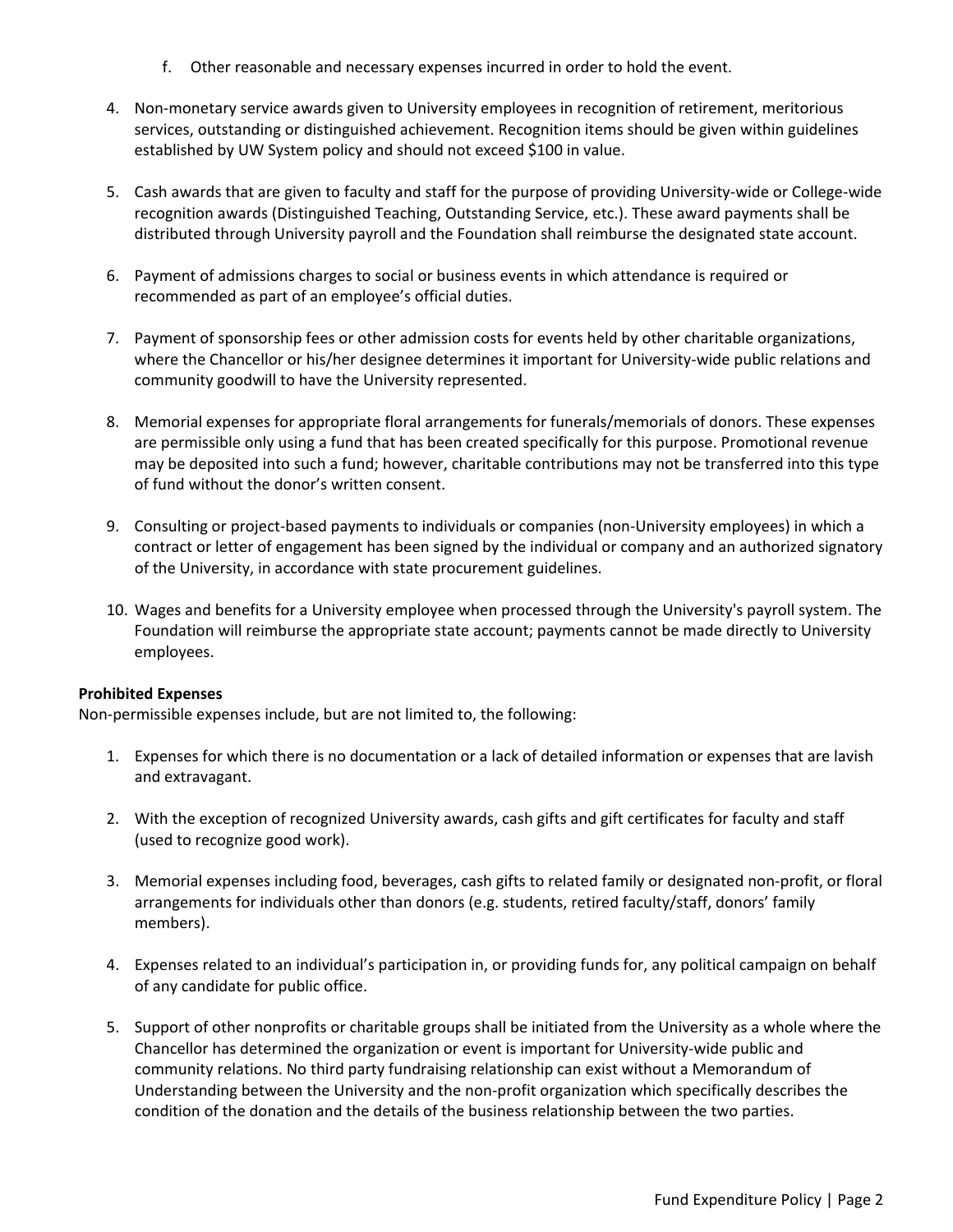- 6. Employee personal benefit reimbursements such as cell phones, iPad service fees, internet fees, parking permits, etc.
- 7. Expenses for retirement or social events for faculty and staff. These expenses are permissible only using a fund that has been created for this purpose.
- 8. Gifts, including but not limited to gift cards, physical items, and flowers, for University personnel for personal purposes, i.e., celebrating a retirement or other milestone, honoring the passing of a loved one, to show support during a difficult time, etc.
- 9. Payments to students for non-educational expenses. Reimbursements for research expenses or for other material purchases are only permissible using a fund that has been created for this purpose.

# **Need for prior approval:**

The list of permissible and prohibited expenses is meant to address the large majority of situations. The Foundation reserves the right to determine whether an expense is permissible or prohibited regardless of whether such expense was included in this policy. If a Fund Manager is uncertain about the permissibility of an expense, the Fund Manager should consult with the Foundation prior to incurring the expense.

### **Exceptions:**

The Foundation, in its sole discretion, may make exceptions to the established expenditure guidelines under rare and unique circumstances. Such cases require advance written approval of the Fund Manager's supervisor and the Foundation Executive Director.

#### **Payment Procedures:**

Request for payment must be made using the Foundation's Disbursement Authorization form.

- Whenever possible, expenses must first be incurred through a University account, ensuring that purchases follow state purchasing and travel guidelines. After the expense has been incurred, a request may be made to reimburse the state account using Foundation funds. If an expense cannot be paid for through the University, the Foundation may pay the invoice directly.
- Only requests that have been signed by the Fund's authorized signatory will be accepted. If the disbursement reimburses or is a direct benefit to the signatory, the signatory's direct supervisor must sign the disbursement request.
- The signatory is responsible for ensuring there are sufficient funds available to cover requested disbursements. Requested disbursements from funds with insufficient available balances will be returned without processing.
- Disbursement forms must include supporting documentation (e.g. receipt, invoice, printout of state account charges with expenses to be reimbursed highlighted, etc.). Any disbursement request to be made to an organization or an individual for services rendered or for payment of cash prizes, must include a completed W-9 signed by the individual or representative of the organization.
	- $\circ$  Reimbursement requests for meals must include an itemized receipt. A credit card slip does not serve as sufficient documentation.
	- $\circ$  Payment related to events, meetings, etc. require a copy of the invitation and/or agenda and a list of the attendees and their relationship to the University (if a full list of attendees is impractical, an explanation of the group invited and an approximate number of attendees must be provided).
- Disbursement forms must provide sufficient detail to ensure the expenses are acceptable per the Fund's agreement. Include the following details to ensure a sufficiently completed disbursement request:
	- o Describe the expense, including quantity of any items purchased